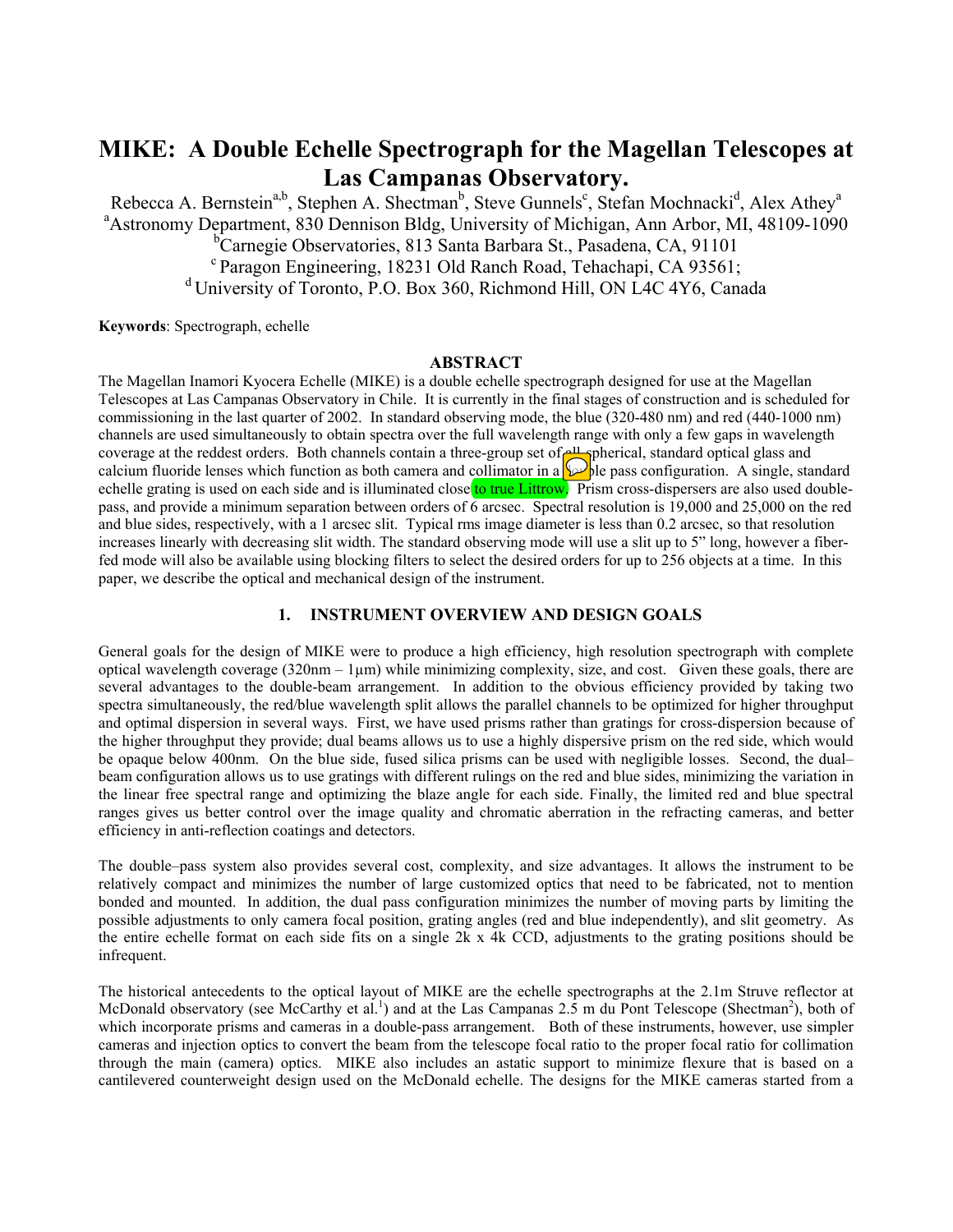

doublet-triplet-doublet arrangement similar to the camera and collimator designs for COSMIC (see Kells et al.<sup>4</sup>). All lens surfaces in MIKE are spherical. The optical layout of the instrument is illustrated in Figure 1. The red and blue optical paths are traced individually for clarity and displayed at the same scale. The only optical elements common to the two optical paths are the slit and dichroic. Photographs of the assembled instrument are shown in Figure 2.

## **2. OPTICAL DESIGN**

#### **2.1 Dichroic**

The first optical element in MIKE beyond the slit is a 4mm thick glass window with a dichroic coating on the first surface that reflects blue light and transmits red. The crossover wavelength is at 455nm with 80% reflectance by 440nm and 80% transmission by 480nm. The crossover wavelength was chosen to allow similar optical quality in both cameras, dictated by dn/dλ of standard optical glasses, and also to minimize the number of astronomically interesting spectral features that would fall near the dichroic split. With the dichroic in place, spectra can be taken with the red and blue channels simultaneously. However, it is also possible to use the red or blue side alone by replacing the dichroic with a mirror or a clear glass window.

The dichroic is positioned in the optical path so that the incidence angle of the beam is 30 degrees from normal. Angles less than 45 degrees are preferable to minimize polarization effects and to keep the crossover interval to a minimum. The back surface of the dichroic slide is AR coated. The ideal AR coating would be optimized to work best in the crossover region, work well into the red, and work poorly (or not at all) in the blue. The logic for this is that in the narrow crossover range, some light (say 50%) will get through the dichroic and <5% of that could unfortunately be reflected *back* towards the dichroic-coated surface from the AR coated back side. This light can then be reflected again by the dichroic, and a small ghost image will appear in the red-side spectra at the far blue range of its operation. Likewise, ghosts will appear on the blue side as well. The current dichroic has a uniform AR coating, and the described effect is visible in spectra we have taken of the sun and comparison sources in the lab. The dichroic is trivial to replace and other dichroics will be available shortly.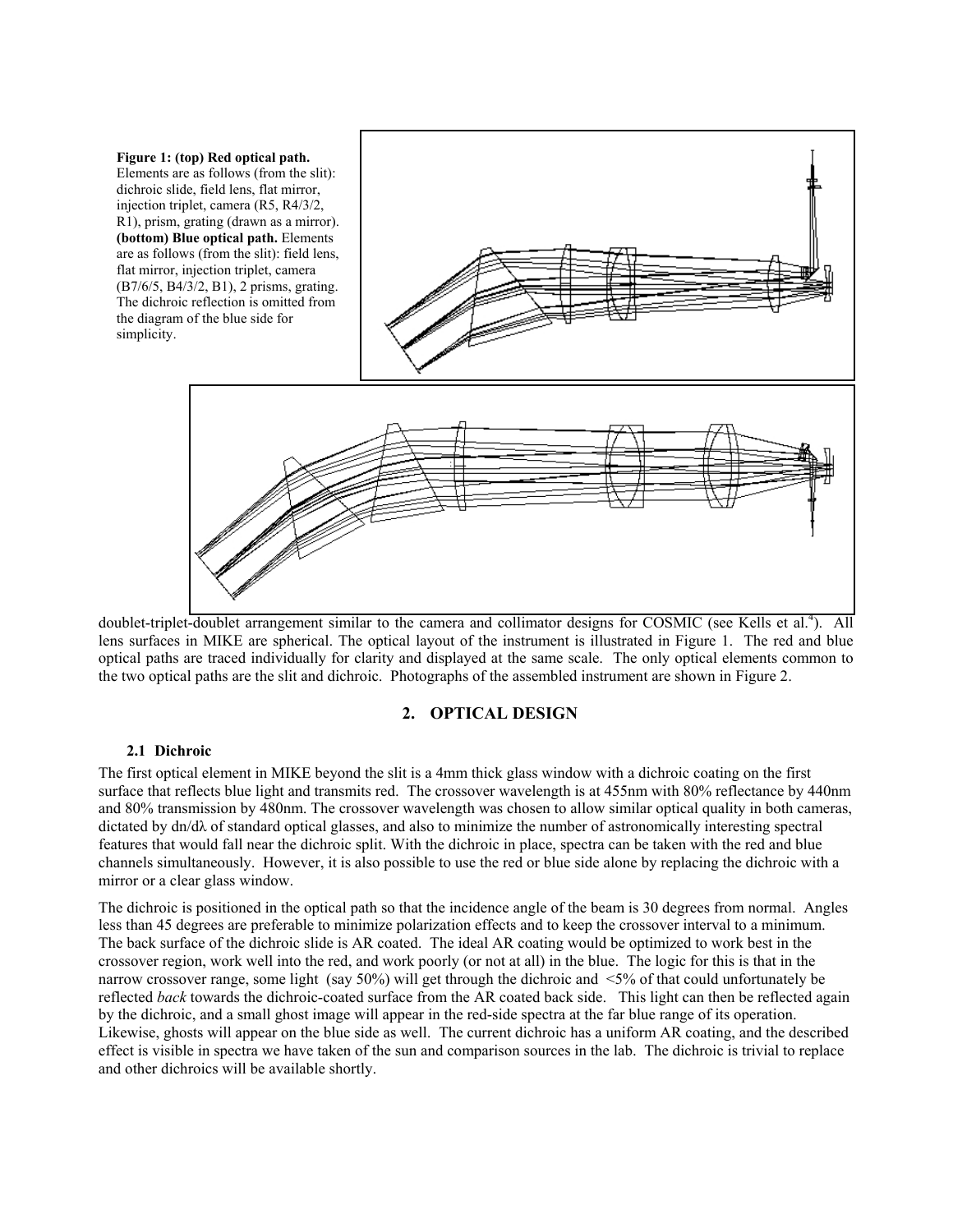

**Figure 2: Top view of MIKE with covers off.** The main box contains the red and blue optical benches (labeled). The blue box contains the 2 blue prisms and the R2.6 grating (towards top left corner). The red box contains the red prism and R2 grating (lower left). Light comes from the telescope through the mounting flange at the top right of the photo.

#### **2.2 Cameras**

The red camera is F/3.3 and consists of a singlet-triplet-singlet lens with one calcium fluoride element in the center of the triplet. The remaining elements are standard Ohara glasses. The blue camera is  $F/3.6$  and consists of a singlettriplet-triplet lens with calcium fluoride in the center of both triplets. The remaining elements are all Ohara i-line glasses with good transmission at 330nm. The prescription for both cameras includes a field flattener as the dewar window and sits 10mm in front of the CCD. All camera lenses are smaller than 220mm with no vignetting. Both cameras have a 150 mm diameter pupil and were designed with an external stop at roughly the spacing to the center of the echelle grating (400mm on the red side, 600mm on the blue side). Ray traces through the cameras are shown in Figures 1. The total transmission through the red side should be roughly 60-70% based on reported glass, RTV, and AR coating efficiencies, and grating reflectivity. The total transmission on the blue side is predicted to be 73-90% at wavelengths longer than 340nm, falling to 40% and then 5% at 330nm and 320nm, respectively.

Both lenses were optimized over a field 35mm in radius. The merit function was defined to constrain rms spot sizes every 100nm over each band-pass but it allows lateral color as cross dispersion makes this irrelevant to the camera performance. The spot diagrams in Figure 5 illustrate the final image quality (including injection optics) for both optical trains. The average rms spot radius for the cameras alone (once through) is 2.8µm for the red and 2.9µm for the blue. The average rms spot radius through the entire optical system is 5.2µm on the red side, and 5.9µm on the blue side.

#### **2.3 Injection Optics**

The conversion from F/11 (telescope output) to F/3.3 and F/3.6 for the camera/collimators is accomplished using a set of small injection optics, which immediately follow the dichroic in the red and blue optical paths. Again, this allows the two sets of injection optics to be optimized in transmission and image quality for the red and blue wavelength ranges. The injection optics on both sides consists of a field lens and a triplet with negative power. As in the cameras, the central element of both triplets is calcium fluoride.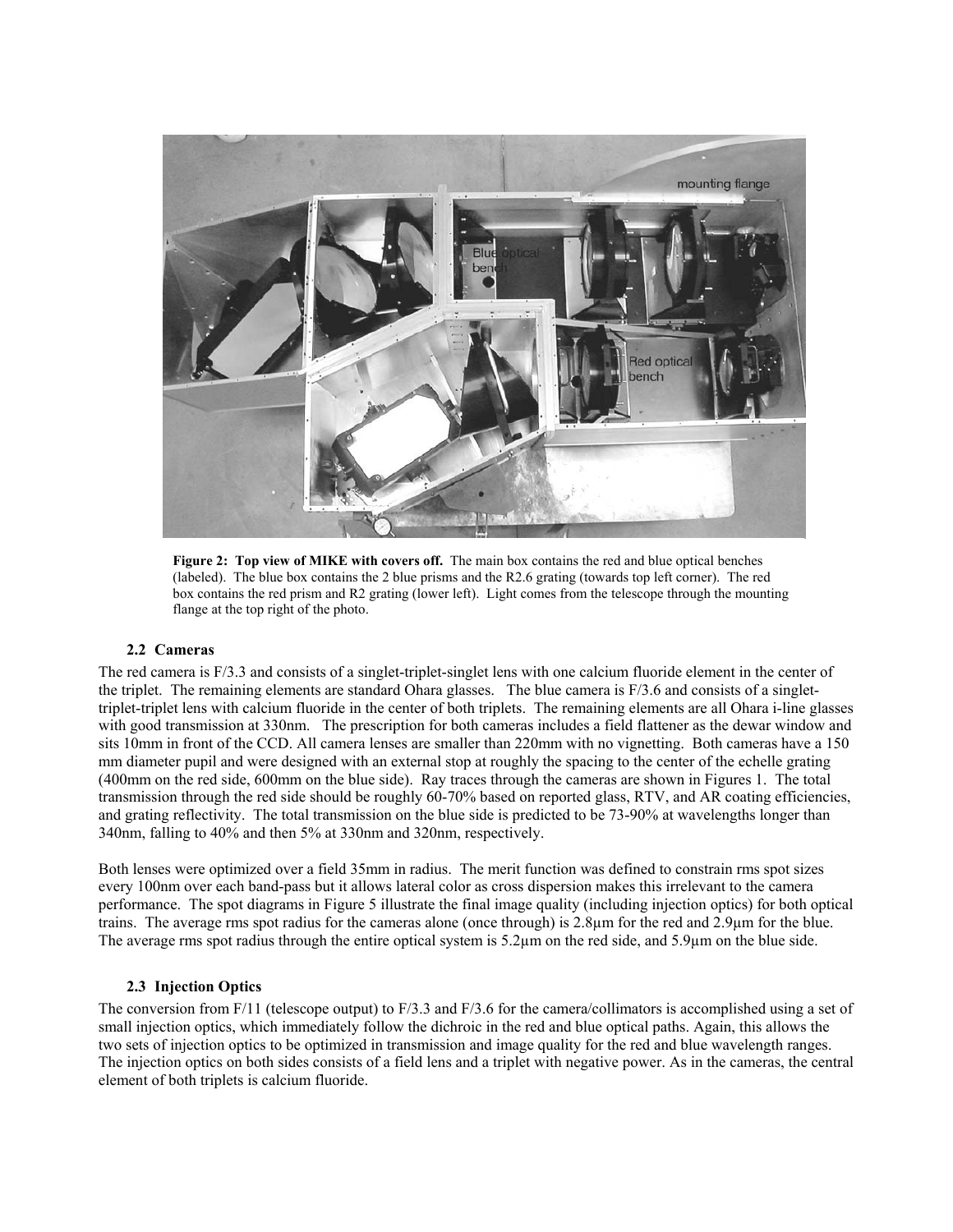

**Figure 3: Dewar-end view of MIKE in horizontal position.** Light enters the spectrograph at the center of the mounting flange from the right of the photo.

The design of the injection optics was constrained significantly by the packaging of the instrument. On the blue side, packaging was especially difficult, as the dichroic reflects the beam back towards the mounting flange and limits the space allowed for the blue camera. For this reason, we elected to cross the ingoing and outgoing beams as shown in Figure 1, which gives us roughly an extra 30mm of path length between the dichroic and the blue camera. Special care was taken to eliminate possible reflections back towards the CCD off the injection triplet by tilting and offsetting it to constraining the angle of the incident (and possibly reflected) rays. The data we have taken in the lab shows that we did successfully eliminate ghosts.

The injection optics essentially form a virtual image of the slit in the focal plane of each camera and substitute for the field flattener (dewar window) in the first pass through the cameras. The triplet and a flat mirror occupy less than half of the focal plane of the each camera, as can be seen in Figures 1 and 4. The optical axes of the cameras are offset by about 30mm from the optical axes of the injection optics. Light goes through the red injection triplet relatively on-axis, while the chief ray goes through the blue injection triplet roughly 6mm off-axis. The alignment of the blue side is therefore slightly more sensitive than the red side.

## **2.4 Prisms and Gratings**

MIKE uses one replicated echelle grating from Richardson Grating Lab on each side. The red side uses a 6x12 inch R2 grating with 52.6 gr/mm and a 63.5 deg blaze angle. With our 500 mm focal length camera, the free spectral range of the reddest order (number 31, centered at 10977A) is 66 mm long, which does not quite fit on a 2k x 4k x15µm CCD. However, coverage is complete blueward of 10470A (order 33). The grating can be positioned to obtain, for example, orders 31 to 69 (10977-4931A) or orders 39 to 73 (8725-4661A). Cross-dispersion is provided by a single prism made of Ohara PBM2 glass with an apex angle of 47 deg.

The blue side uses a 6x16 inch R2.6 grating with 52.7 gr/mm and 69.0 deg blaze. With the 550mm focal length camera, the reddest order (number 74 at 4790A) is 39 mm long and fits easily on the blue side 2k x 4k x15µm CCD. Two fused silica prisms with 38 deg apex angles provide the equivalent of a single 62 deg apex angle prism on this side. The spacing between orders 74 to 107 (central wavelength 3313A) is 29mm, which just fits onto the CCD ( $\sim$ 31mm wide).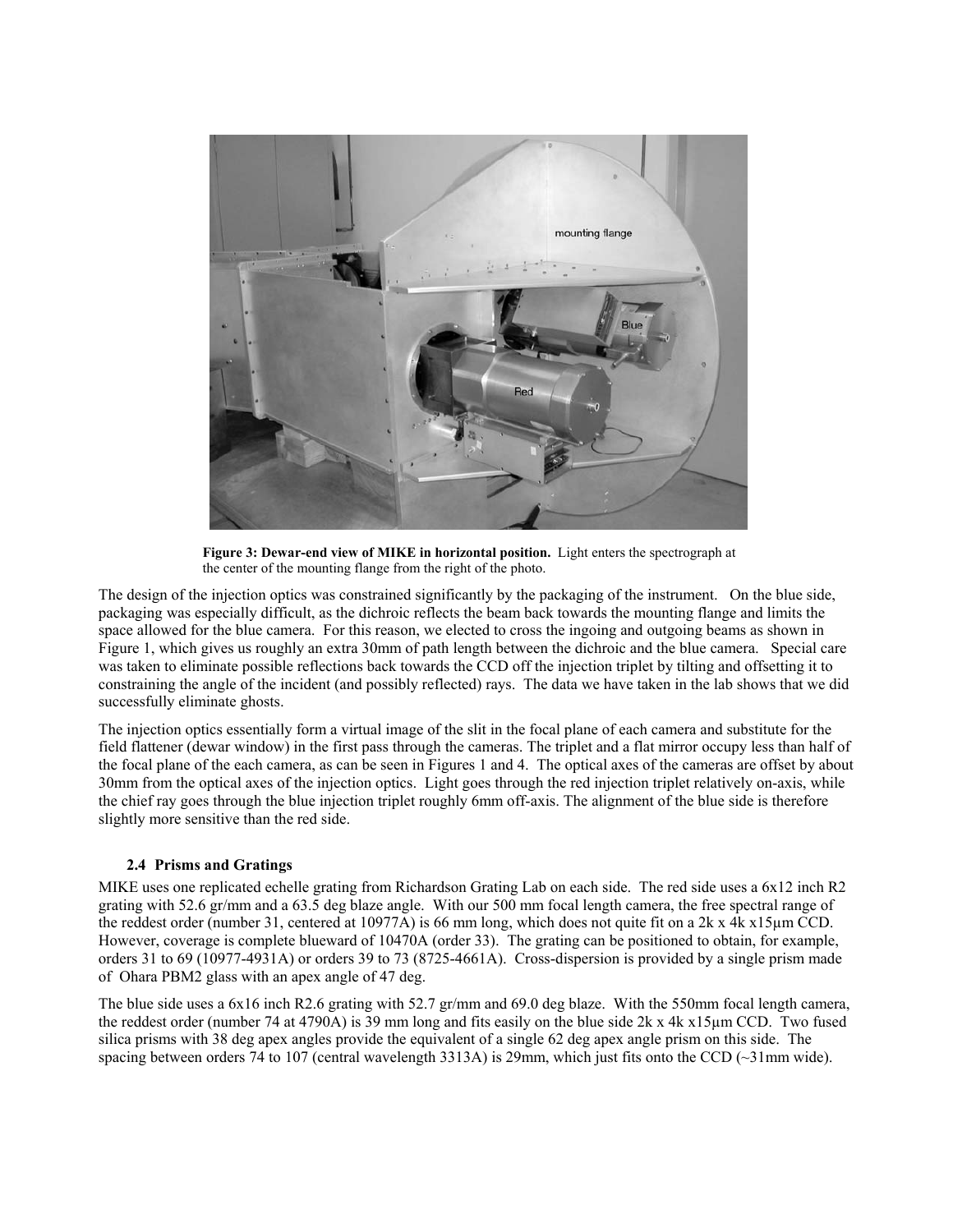

**Figure 4: The blue plate.** Various elements are labeled. The thick black line indicates the path of light from the slit to the dichroic, reflecting into the blue side and transmitting into the red.

The blue camera will transmit and form good images down to at least order 110 (3222A). These bluest wavelengths can be obtained if the grating is appropriately positioned. The echelle format for the two sides is shown in Figure 6.

Minimum order separation is 6 arcsec on both the red and blue sides (1arcsec = 105µm on the red side, 115µm on the blue side). Spectra taken in the lab demonstrate that there is very little scattered light in the images, so that the spacing between orders is more than adequate for sky subtraction (see discussion below).

Both camera designs form images with >95% encircled energy within 1 pixel (15µm), so resolution is limited by slit size. For a minimum slit width of 0.35 arcsec, the maximum resolving power is 54,000 on the red side and 71,000 on the blue side. The resolving power is 19,000 and 25,000, red and blue respectively, with a 1arcsec slit.

All three prisms are more than 8 inches thick at the base. In order to obtain the glass for these prisms, we ordered glass blanks of roughly one half the required thickness and had them fabricated in two halves with one surface of each halfprism normal to the cylindrical axis of the blank. We then bonded the two halves together using optical RTV, as described below.

## **2.5 Bonding triplets and prism**

All triplets and prisms have been bonded with Sylgard 184, which is an optical RTV made by Dow Corning. We prepared and tested a 10mm sample of this RTV and found it to have roughly 90% transmission efficiency at 310nm and essentially 100% transmission at longer wavelengths. The RTV bonds in the camera triplets are 0.009 inches thick. Plastic shim stock (0.006in) held in place with double-sided scotch tape (0.003in)was used control the RTV thickness at three places around the edge of the elements. Finite element analysis of our triplets indicates that this thickness provides adequate stress relief for thermal changes between elements. To test the adhesion strength of the glass-RTV bonds, we conducted torture tests on bonded pieces of standard window glass. We found no evidence of adhesion failures for temperature differentials of more than 50 deg C between the panes for bond layers 0.009 inches thick.

The median operating temperature in the Magellan domes is about 10 deg C with a range about the median of about 10 deg. The RTV will set in about 2 days at room temperature, but takes as long as 2 weeks at 15 deg C. As a compromise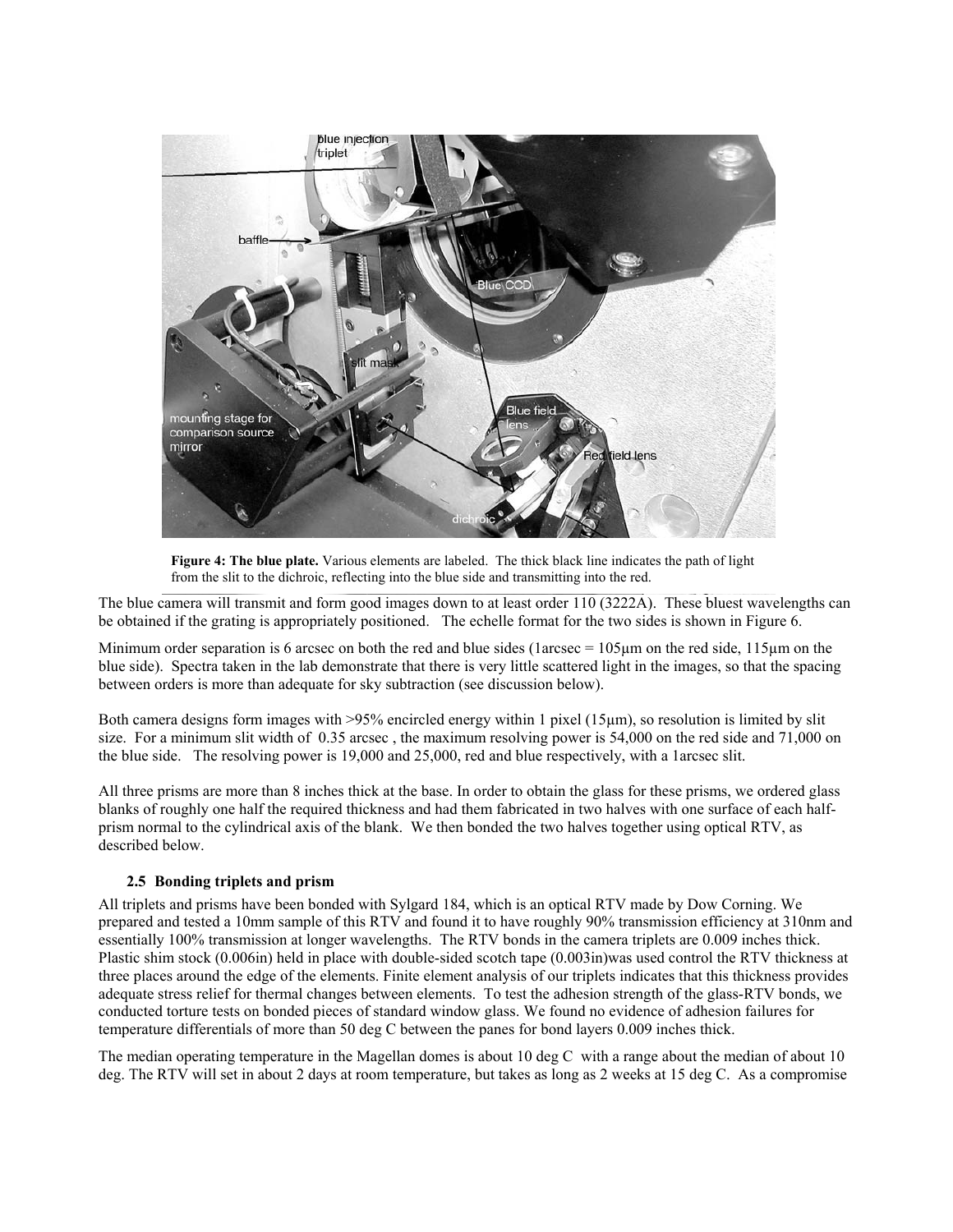

**Figure 5: Spot diagrams.** Three field position along a 6arcsec slit for the red side at 6700A (left) and for the blue side at 4100A (right) are shown in 45µm square boxes (3x3 pixels). The spots show a representative range of image quality.

between timely setting and median operating temperature, we bonded all of the triplets at 15 deg C. A humiditycontrolled cold room was built at Carnegie Observatories for this purpose. The prisms were bonded at room temperature, since differential thermal expansion is not a problem along a flat joint between glasses of the same type. For the prisms, scotch tape spacers were used to assure that the bond layers were uniformly 0.003 inches thick. The triplets in the small injection optics were bonded at 15 deg C with 0.003 inch spacers.

## **2.6 Glass fabrication and coatings**

All of our lenses and prisms were figured and polished by Harold Johnson Optical Labs. All lenses were figured to stock test-plate radii and were fabricated to specifications without incident. Newport Thin Films provided coatings on four of the red camera elements. Spectrum Thin Films coated the remaining elements, including the blue camera, prisms, and all small injection optics. The coatings on the red and blue optics have average reflectivity less than 1.0% and 0.75%, respectively.

## **3. MECHANICAL STRUCTURE**

The outer structure of MIKE is made from aluminum tooling plate  $(\frac{3}{4})$ -inch and  $\frac{1}{2}$ -inch thick) with all joints screwed together and keyed to prevent light leaks. The strategy with this approach was to make the structure modular and allow easy changes to individual plates should the need or desire arise. The red box was fabricated at Rettig Machine (Redlands, CA). The rest of the structure was fabricated at Martinez & Turek (Rialto, CA) and by Robert Storts at OCIW.

The main box of the structure houses two independent optical benches (red and blue). These are each mounted on flexures that allow the entire optical bench to move  $\pm 1$ mm along the optical axis, providing the focus adjustment for the cameras. The position of the cameras can be adjusted remotely by rotating an eccentric cam drive with a motorized worm gear mounted under the optical benches to focus the instrument. The cameras are thermally sensitive, as expected, due to the changes in refractive index with temperature (dn/dT). To compensate changes of up to 5 degrees in temperature, the optical benches each include invar plates that are fixed at one end to the structure and at the other end to the optical benches. These provide partial passive focus compensation via the thermal expansion of the aluminum.

Two separate boxes house dispersion elements: the red box contains the single red prism and the red R2 grating; the blue box houses the two blue prisms and blue R2.6 grating. Although the gratings and prisms were not intended to be changed during the life of the spectrograph, the structure is modular enough that changes could be made to the red and blue boxes individually if the motivation to do so were significantly great.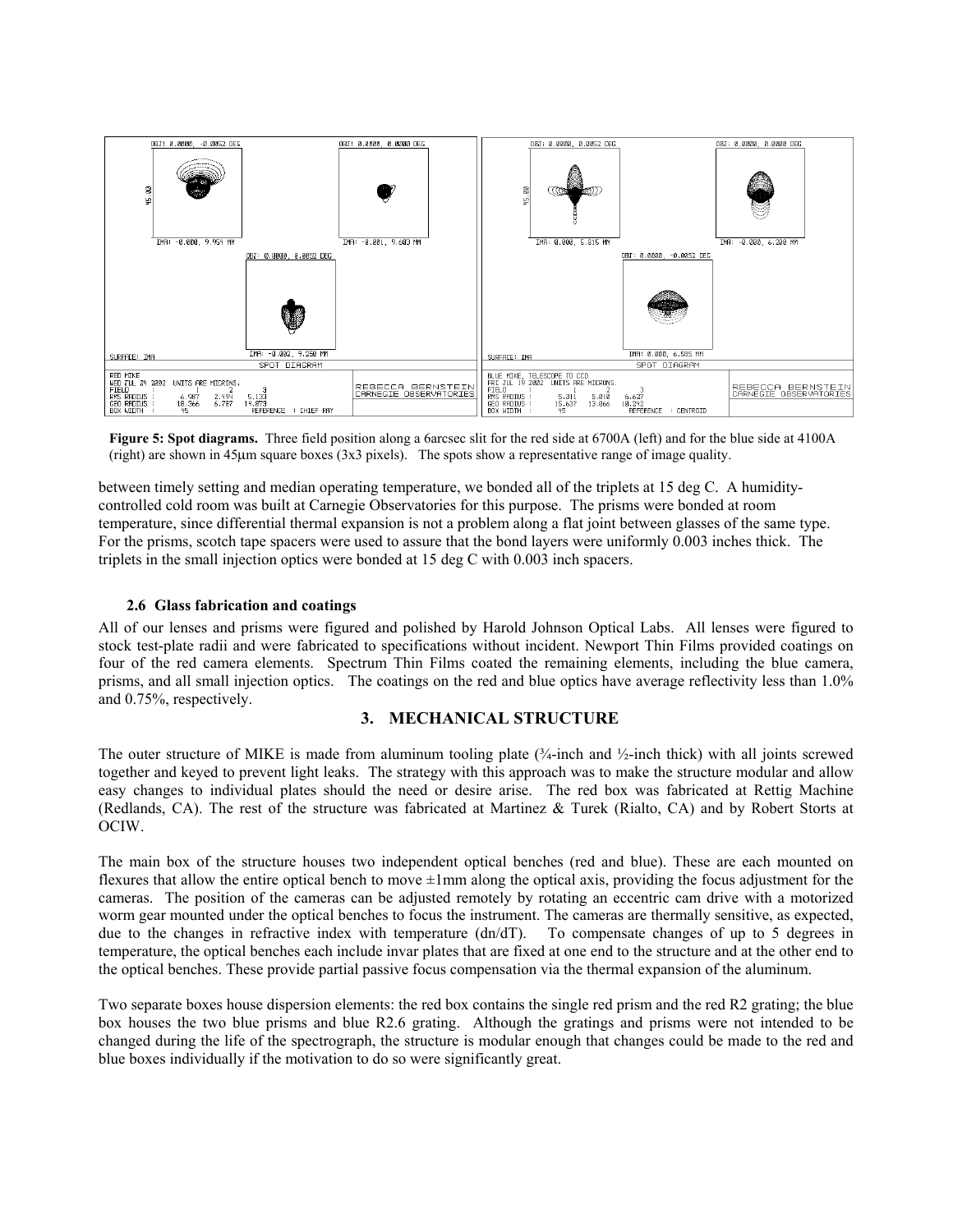



All of the small optics are mounted on two small plates about 1 ft square (see Figures 2 and 4), which are removable from the main perpendicular flange at the dewar end of the main box. The dewars also mount onto these plates. The blue plate contains all the optics and mechanics upstream of the dichroic as well as the blue injection optics and the red field lens. It also contains a single electrical connector through which the slit motor drive, shutter controls, and flippermounted, comparison-source mirror are controlled. The red plate contains the injection optics for the red side. The small optics can all be easily removed, replaced and adjusted without opening the cover to the main box that houses the cameras. In addition, the field lenses and dichroic are all mounted on a small block (about 5x3 inches), which can be removed without removing the blue dewar or the rest of the blue plate. This module can be swapped out for other modules, which will include copies of the field lenses and will allow the dichroic to be replaced by a window or mirror by the instrument support staff at the observatory in a few minutes.

The camera elements are all held in simple kinematic mounts which have two radial defining pads made of silicone rubber and a spring preloaded floating pad at the top of the mount. Axially, the elements are constrained by a fixed ring on one side and a spring preloaded ring on the other. The mounting plates are fixed to the optical benches with vertical gusset plates and are reinforced for lateral stability. Push/pull screws and slotted holes allow enough control for lateral alignment. Height and tilt are adjusted with shims. Prisms are similarly constrained radially. Tabs are in place to prevent the prisms from falling but provide no axial constraint. All contact to glass is exclusively through silicone pads (60



**Figure 7: Lens mounts**. Two of the blue camera elements (B1/2/3 and B4/5/6) are shown in their mounts on the blue optical bench inside the main box of MIKE.

shore), which are fixed to the aluminum with contact-cement or double-stick tape. The radial constraint on the triplets is applied only to the outer elements; no contact is made directly with the calcium fluoride. All small optics are held in custom mounts and constrained axially only with nylontipped set screws and spring plungers. The gratings are also kinematically mounted with spring preloads against opposing nylon defining pads. The positions of the gratings are controlled manually with altitude and azimuth screws. Dial gauges indicate the position in both directions. All optics (gratings included) can be removed from their cells should the need arise.

## **4. OBSERVING WITH MIKE.**

We expect to use MIKE primarily at the Nasmyth port, although it can also be attached at the auxiliary ports. The instrument was constructed to be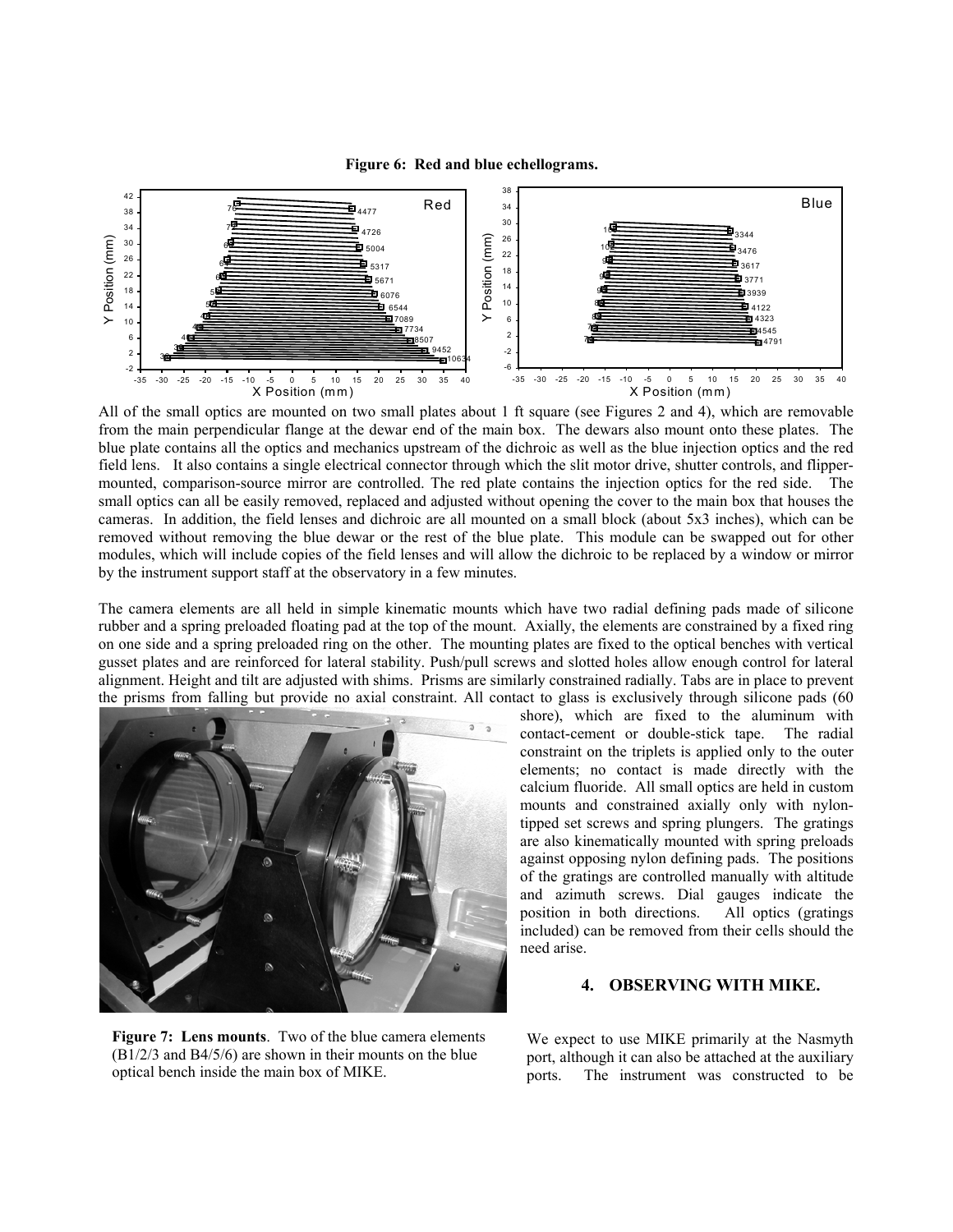**Figure 8: Slit mask plate.** Maximum slit length is 5arcsec. Slit widths are between 2 arcsec and 0.37 arcsec. For on/off source spectra, pairs of square holes have also been cut.



attached to the Nasmyth instrument rotator and so includes a counterweight fixture that provides astatic support against gravity. If an observer wants the slit to maintain a particular orientation across an object, this rotating mode can be used. However, we expect that the preferred strategy will be to leave MIKE parked at roughly a 30 deg angle with the grating-end lower than the telescope optical axis at the East Nasmyth platform. The logic for this is as follows. In a horizontal position, the instrument's slit is perpendicular to the horizon when the telescope is at zenith and atmospheric dispersion is zero, but it is parallel to the horizon when the telescope is pointed to the horizon and atmospheric dispersion is maximized. Positioned at roughly 30 deg, atmospheric dispersion is *parallel* to the slit at roughly the median zenith angle for typical observations. By leaving the

instrument in this position, the net effects of atmospheric dispersion are minimized and there is additionally no possibility for flexure, so that observations are maximally stable. The East Nasmyth platform is therefore the ideal position for MIKE. To further minimize the effects of atmospheric dispersion, an atmospheric dispersion corrector (ADC) would be very helpful. Magellan 1 has a full-field ADC for standard operations. We intend to supply a small ADC sufficient for the MIKE field of view to be used when MIKE is mounted on Magellan 2.

A slit mask with slits of various sizes is mounted on a motorized stage. The observer selects a single slit of the desired geometry by positioning it appropriately in front of a blocking plate. A slit-viewer is used to do this. The slit-viewer will also be used to position the source in the slit. A sketch of the slit mask and available slit sizes is shown in Figure 8. The maximum slit length for complete wavelength coverage is 5 arcsec. (Order separation is 6 arcsec.) Widths are between 0.37arcsec and 2 arcsec. Scattered light in the instrument is very low (see below). Nevertheless, we anticipate that a desirable slit geometry will be one in which the slit is separated into two isolated apertures, with the object positioned in one and the other used for sky. This will allow very clean separation between sky flux and object flux, and will minimize the sky contribution to the source spectrum. Spectra taken through a pair of 0.37 arcsec holes (with 2.5 arcsec in between) are shown in Figures 9, 10, and 11.



**Figure 9: Comparison source lines imaged through 0.37arcsec aperture pairs (red on the left, blue on the right).**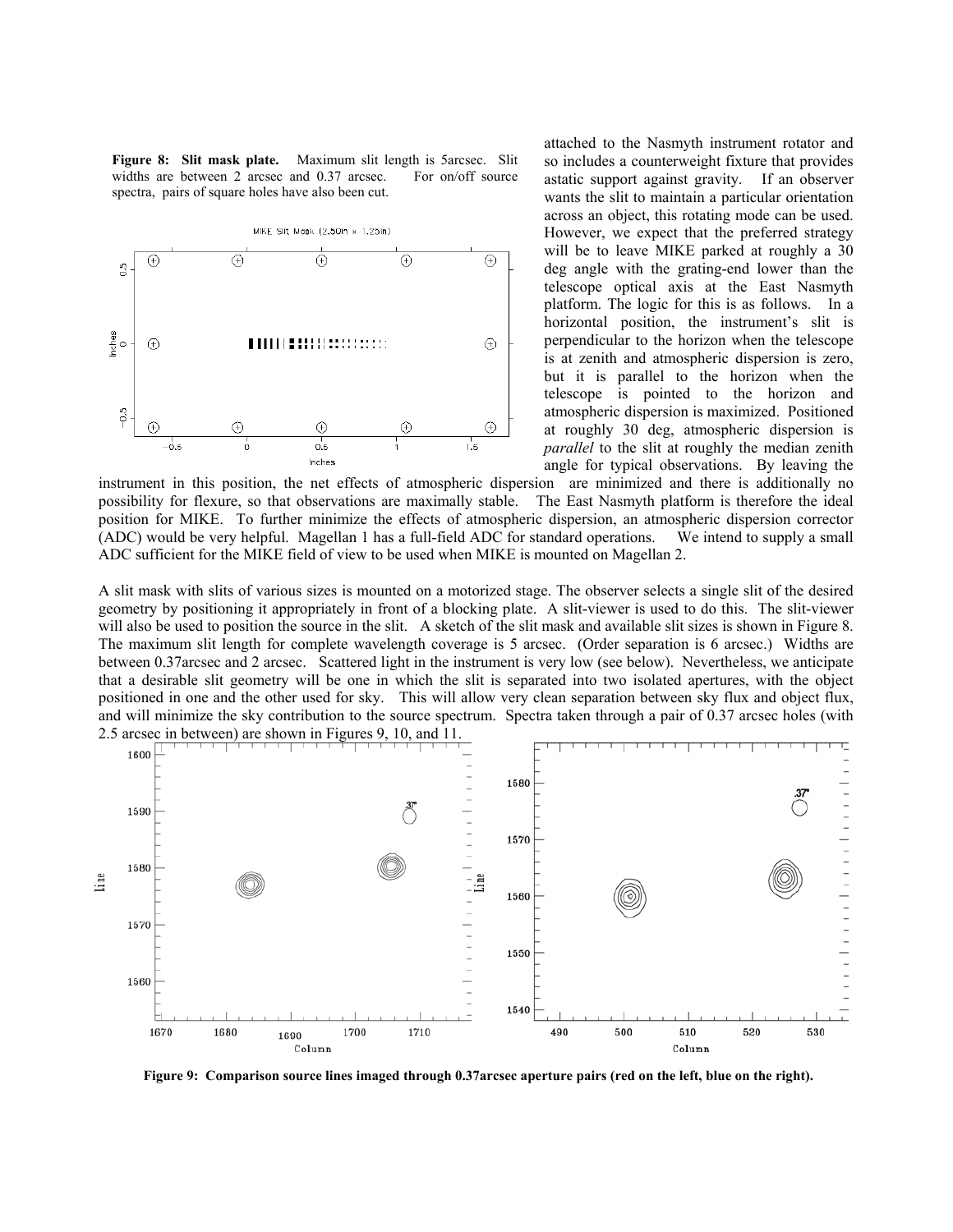



**Figure 10: Red-side spectrum of a continuum source through the 0.37arcsec aperture pairs.** A zoomed in region is inset in the upper left.

**Figure 11: Scattered light and order separation on the red side.** The plot shows a horizontal cut through the continuum spectrum in Figure 10.

Wavelength calibration can be done at any time by using a New Focus motor-controlled flipper mount to move a mirror into the optical path and redirecting light from an internal hollow-cathode lamp. (The comparison source assembly is not shown in photographs above.) Flat field images ("milky flats") can be taken by manually positioning a fused silica diffuser side into the optical path downstream of the slit. This will be done from outside the spectrograph. Daytime spectra of sunlight in the dome can then be used to obtain echelle spectra with sufficiently low spatial and wavelength resolution to be used as flat fields at even the bluest wavelengths.

In addition to standard slit observing mode, a fiber-fed mode will also be available with MIKE. The fiber system is currently under construction by Mario Mateo and Alex Athey at Univ. of Michigan and will be installed on MIKE in early 2003. The fiber system includes two sets of 128 fiber optic inputs, wavelength-optimized for red and blue channels, respectively. The fibers will be manually positioned over the 30 arc minute Magellan field of view using a plug-plate system modeled after the one used at the Las Campanas 100" (see Shectman 1993). In order to correctly position the ends of the fibers, regardless of their radial position in the field, they will be pushed through to contact a telecentrator lens that assures that light passes into the fibers along their optical axis. Each fiber is fitted with a ferrule that holds a 1.4 arcsec aperture stop and an AR coated drum lens which converts the F/11 beam to F/3.5 and images the pupil onto a 175µ core Polymicro Technologies custom drawn fiber. At F/3.5, focal ratio degradation is minimized in the fibers and is well matched to the camera optics. The minimum spacing between fibers in the focal plane of the telescope is 13arcsec (4.15 mm). The fibers pass into the structure through guide channels that can be fitted into the cover of the main box of MIKE. The fibers and a slightly modified version of the field flatteners then replace the standard injection optics. It will also be possible to position a narrow external slit in front of the fibers inside MIKE to increase spectral resolution over that provided by the 175µ fiber cores. To use the full complement of 128 fibers, a narrow band filter can be used to select out a single order of the observer's choosing. Multiple adjacent orders can also be obtained if fewer fibers are used. Red and blue fibers can be plugged into the focal plane and used simultaneously.

To use the fibers, MIKE will sit on its handling cart away from the telescope on the Nasmyth platform. The fibers themselves are relatively short to minimize focal ratio degradation: 7.5 feet for red and 8.0 feet for blue. The fiber system will be described in greater detail elsewhere.

#### **5. DETECTORS**

Each MIKE CCD detector system uses a 2K x 4K back-illuminated device, with 15 um pixels and two output amplifiers. At present, both the red and blue channels use SITe ST-002A CCDs. We anticipate replacing the CCD on the blue side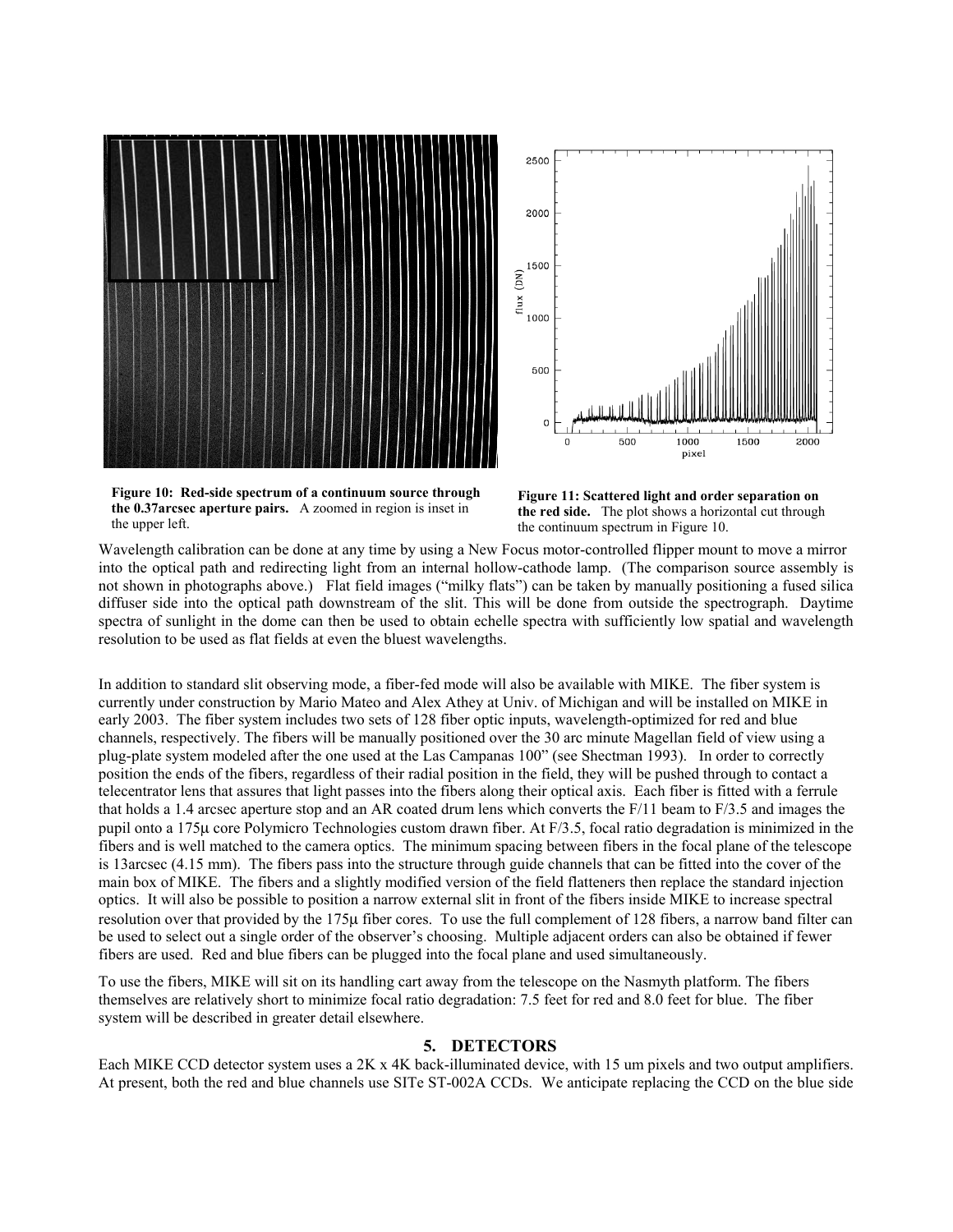with a Lincoln Labs CCID-20. The CCDs all have standard, broadband AR coatings. Each detector is mounted in a rectangular aluminum housing. The dewar window on each side is the field flattener of the camera.

The CCD housing is coupled to an IR-Labs ND-5 cryostat, with the CCD control electronics box attached to the side of the dewar (see photo in Figure 3). Each CCD is liquid nitrogen cooled and has roughly 15 hour hold time in the horizontal position. Inside the housing, the CCD is connected to a rigid-flex preamp board, which brings the signals out on a flex cable to a hermetic connector.

Each CCD controller is a compact, dual-channel digital signal processor based system, capable of both high-speed and slow-scan readout. We plan to operate in slow-scan mode, using only the better of the two CCD output amplifiers for the lowest noise performance. Lab tests show that read noise is  $\sim$ 4 e-/pixel for the SITe device. Even better performance is expected for the LL device. The two detector systems are mounted side-by-side on the instrument (see Figure 3) and operate independently with independent shutter-controlled exposure times.

# **6. OPTICAL ALIGNMENT AND PERFORMANCE IN THE LAB**

Both channels of MIKE have been assembled and tested in the lab. The cameras were each aligned on their optical benches inside the main box using a red diode laser. To do this, we shined the laser through a wellcentered 0.002 inch pinhole in an aluminum plate analogous to the dewar mounting plate, and adjusted it until it was parallel to the surface of the optical bench and side-wall of the main box. The laser beam was then taken to define the optical axis of the camera, and we adjusted each lens individually until reflections off the lens surfaces produced spots on the



**Figure13: Order separation and scattered light on the blue side.** The plot shows a cut through the solar spectrum in Fig 12.

**Figure 12: A solar spectrum taken with the blue side through the 0.5 x 5 arcsec slit.** 



laser mounting plate that were centered on the

pinhole. The slit, dichroic, and injection optics were aligned by positioning the laser on the telescope mounting flange and positioning the lenses until the chief ray through the slit hit the injection optics at the prescribed location. Injection optics were placed within 0.040 inches by this method. Fine adjustments to the injection optics were then made based on final image quality.

 To assess the optical performance of the system and focus the cameras, spectra were taken of a continuum source and comparison lamps with an F/11 input beam, as would come from the telescope. For these spectra, we used the smallest aperture pairs in the slit mask, which are 0.37" in diameter at the telescope scale, and image to a diameter of 2.8 pixels on the blue side and 2.6 pixels on the red side. When a continuum source is observed through these apertures, the result is two continuum spectra in each order with a spatial width of roughly 3 (2.8) pixels on the blue (red) side over the full image (see Figures 9 and 10). When a comparison lamp is imaged, the result is pairs of points in each order, which are emission lines